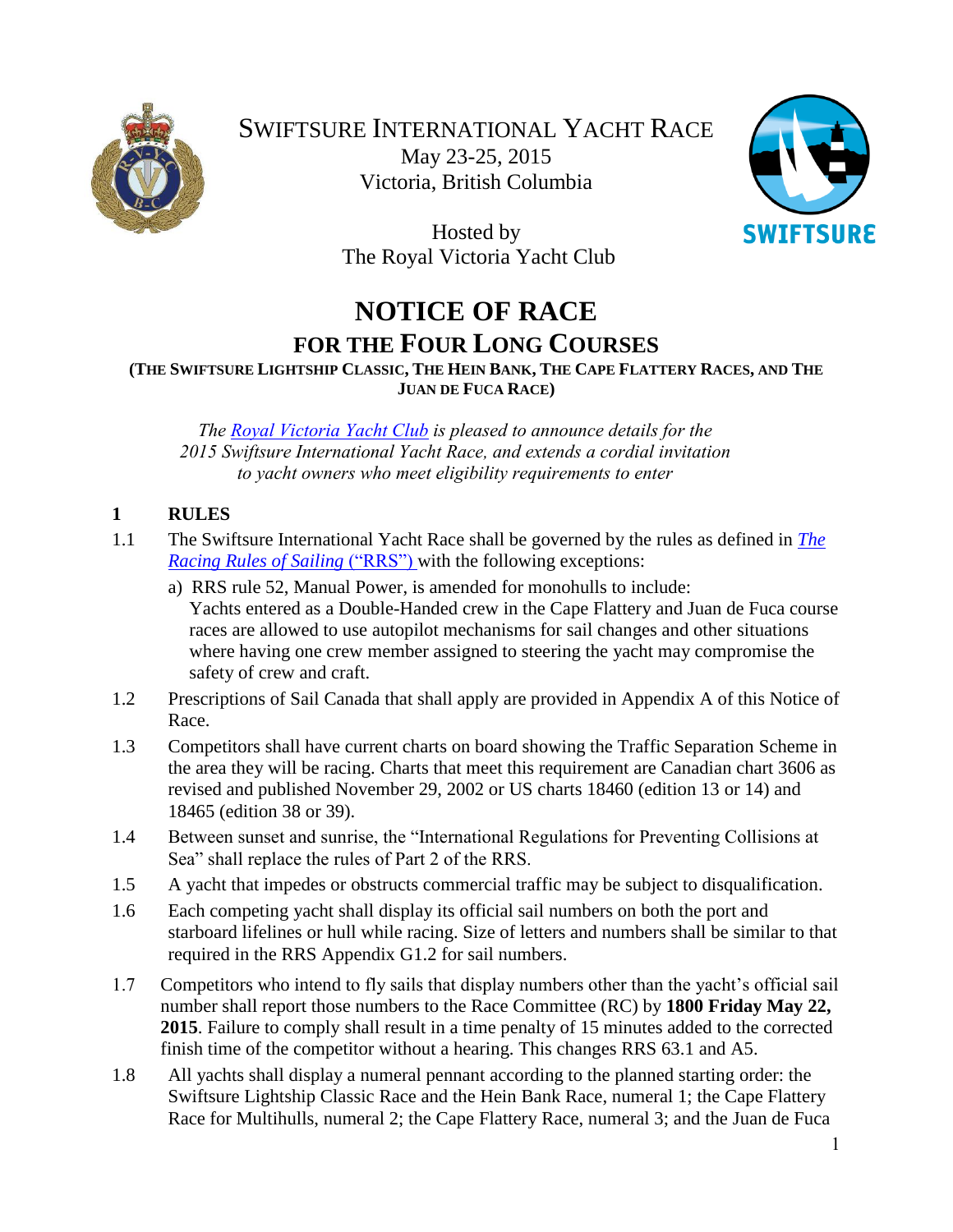Race, numeral 4 (yachts competing in the Swiftsure Inshore Classic will display a numeral 5 pennant).

- 1.9 All competitors shall mount Swiftsure-issued transponders on their yachts and shall operate them in the prescribed manner. The transponder units, which will transmit competitors' position to Swiftsure's Tracker System, will be distributed along with race packages at the Swiftsure Centre commencing on **Thursday May 21, 2015**. A deposit of \$200 shall be required to ensure the safe return of the units.
- 1.10 All competitors shall be required to report their position to the Race Committee when crossing  $124^0$  00.00' W both outbound to and inbound from their rounding mark. Swiftsure Lightship Classic Race competitors are also required to report their position when crossing  $124^0$  45.00' W both outbound and inbound. Any yacht that fails to report each of these outbound and inbound crossings may be subject to protest by the Race Committee and a time penalty of 30 minutes for each failure added to the corrected finish time of the competitor.
- 1.11 For **monohull** yachts racing under PHRF Handicap and IRC Handicap: The 2015 [Pacific International Yachting Association's Safety Equipment Requirements](http://www.piyasailing.com/)  [\("SER"\),](http://www.piyasailing.com/) '**Coastal' Category** (column F in the Excel version), shall apply to monohulls, but with changes to the following sections:
	- 2.4.4 Hull and Structure: Lifelines, the first sentence is replaced with the following: Lifelines shall be either uncoated or coated stainless steel wire or high molecular weight polyethylene (HMPE) line with spliced terminations or terminals specifically intended for the purpose.
	- 2.7.2 Hull and Structure: Mechanical Propulsion is replaced with the following:

A boat shall have a mechanical propulsion system that is ready for immediate use and capable of driving the boat at a minimum speed in knots equivalent to the square root of LWL in feet (1.8 times the square root of the waterline in meters) for at least 10 hours.

3.6.1, 3.6.2, and 3.6.3 Safety Equipment: Visual Distress Signals are replaced by making 3.6.4 required; that is:

A boat shall carry Coast Guard/National Safety Authority approved flares of their country of residence meeting day-night requirements, and not older than the expiration date.

- 3.8.1 Safety Equipment: Emergency Communications is amended by deleting the need for a masthead antenna.
- 3.33.1 Sails: Mainsail Reefing is replaced with the following:

Unless the person in charge of the boat has an alternative sail plan for dealing with heavy weather, a boat shall have a mainsail reefing capable of reducing the luff length by at least 10%.

4.3.2 Skills: Safety Training is replaced with the following:

It is recommended that at least 30% of those aboard the boat, but not fewer than two members of the crew, including the person in charge, shall have attended a half-day, one-day, or two-day Safety at Sea Seminar within the last 5 years, or other courses as accepted by their national authority.

1.12 For **multihull** yachts racing under PHRF Handicap: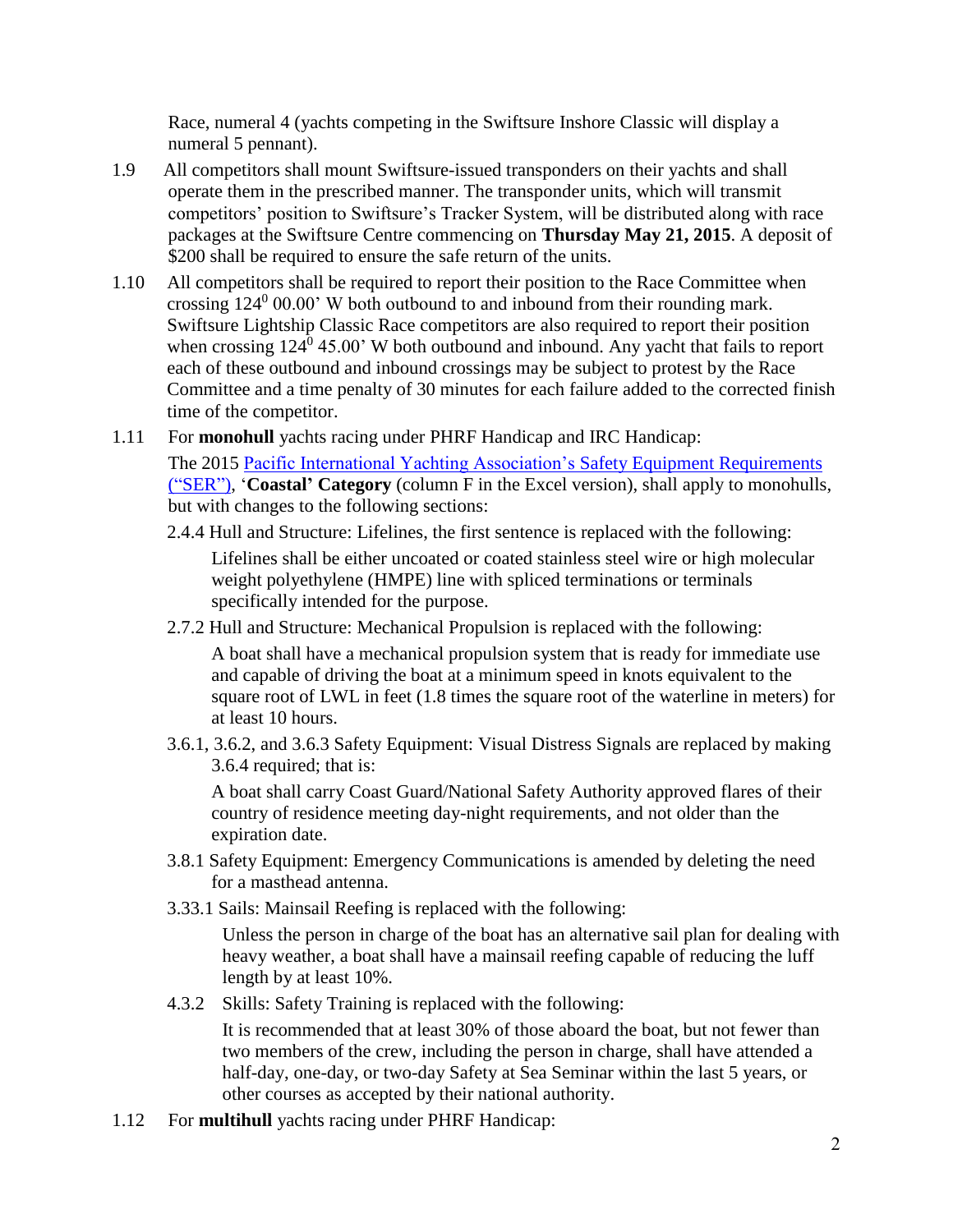The Safety Equipment Requirements for Multihulls for the 2015 Swiftsure International Yacht Race, '**Coastal (The Four Long Courses**)' shall apply to multihulls (see 4<sup>th</sup>) column). This document is located at [www.swiftsure.org,](http://www.swiftsure.org/wp-content/uploads/2014/11/Safety-Equipment-Requirements-for-Multihulls-for-the-2015-Swiftsure-International-Yacht-Race.pdf) Race Info tab, Notices of Race subtab.

# **2 ADVERTISING**

Yachts may be required to display advertising chosen and supplied by the Organizing Authority.

# **3 ELIGIBILITY AND ENTRY**

- 3.1 Yachts may enter by completing the online registration form beginning on **Monday January 5, 2015**, see: [www.swiftsure.org.](http://www.swiftsure.org/) If registration is by paper, completed entries shall be delivered or mailed so they are received by the Swiftsure Office by **Friday May 15, 2015**. The Swiftsure Office is located at the Royal Victoria Yacht Club, 3475 Ripon Road, Victoria, BC, Canada, V8R 6H1.
- 3.2 The deadline for registering is **Friday May 15, 2015**. If received after **Friday May 15, 2015**, the entry may be accommodated subject to the decision of the Organizing Authority.
- 3.3 The Swiftsure Office will notify entrants of acceptance or rejection, subject to verification of ratings and payment of the registration fee.
- 3.4 Yachts must provide a complete crew list and for each person on the yacht their position/role during the race, home town, emergency contact name and phone number. Crew updates and substitutions may be made online, and by contact with the Race Committee using VHF or mobile telephone up to **0845 on Saturday May 23, 2015**.
- 3.5 A request to change the race in which a yacht has been registered will not be accepted after **Tuesday May 19, 2015** unless the request is submitted in writing to, and approved by, the Organizing Authority by **1300 on Friday May 22, 2015**.
- 3.6 With registration each skipper is asked to provide a photograph of their yacht for yacht identification and publicity.
- 3.7 With registration each skipper is asked to provide a brief biography of the crew for use in publicity and race commentary.
- 3.8 For Yachts Racing Under PHRF Handicap:
- 3.8.1 All yachts shall have a valid PHRF-NW, PHRF-BC or PHRF Multihull rating certificate. Those entrants rated by rating authorities other than PHRF-NW, PHRF-BC, or PHRF Multihull (BC or Washington) are required to apply to PHRF-NW, PHRF-BC, or PHRF Multihull (BC or Washington) for a rating certificate. Ratings will be adjusted if required by the Royal Victoria Yacht Club's handicapper at no charge in order to align PHRF-NW and PHRF-BC ratings.
- 3.8.2 Ratings for all entrants will be confirmed with PHRF-NW, PHRF-BC or PHRF Multihull by **Monday May 18, 2015**.
- 3.8.3 In the event that a yacht's rating has been changed after the entry has been accepted the skipper is required to notify the Race Committee. No rating changes will be accepted after **Friday May 15, 2015.** Failure to provide a valid and correct rating may result in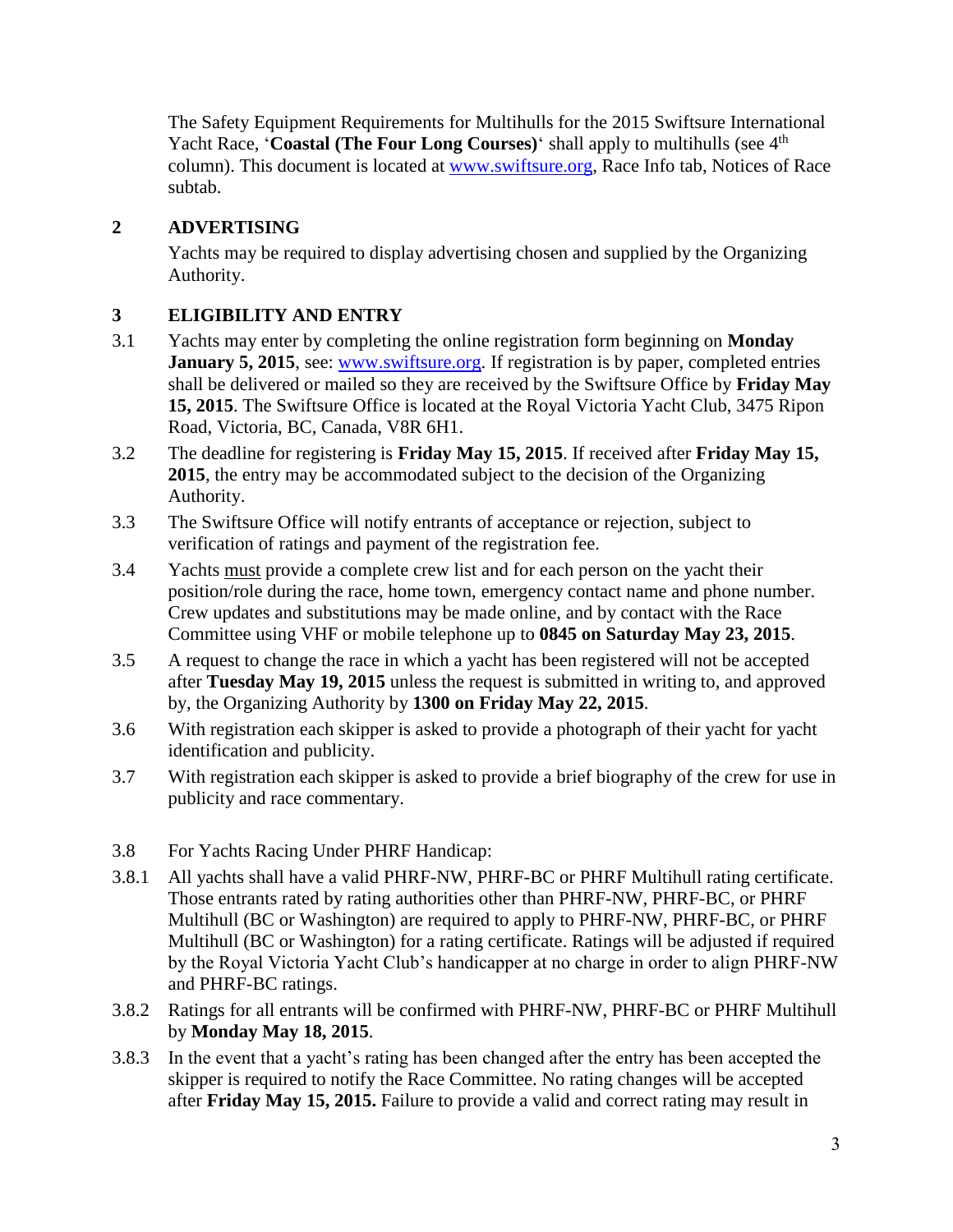protest by the Race Committee. In addition, all ratings are subject to review by the Race Committee.

- 3.9 For Yachts Racing Under IRC Handicap:
- 3.9.1 All yachts shall have a valid IRC Certificate. It does not need to be an Endorsed IRC certificate.
- 3.9.2 Yachts shall provide their IRC rating to the Organizing Authority through the registration process by **Friday May 15, 2015**.
- 3.9.3 No change in a yacht's Time Correction Coefficient ("TCC") will be permitted after **Friday May 15, 2015**, except as provided for in Section 9 Rating Review and Section 10 Rating Protests as specified in the IRC Rules issued October 2013, which became effective January 1, 2014.

# **4 FEES**

- 4.1 **Early Bird**: if received **on or before Monday May 4, 2015**, the entry fee is **CAD \$6.15** per foot of length overall, and **CAD \$166.05** for yachts with an overall length of 27 feet or less (8.2 metres or less). Federal GST of 5% will be added.
- 4.2 **Regular**: if received **Tuesday May 5, 2015**, or thereafter the entry fee is **CAD \$7.30** per foot of length overall or **CAD \$197.10** for yachts with an overall length of 27 feet or less (8.2 metres or less). Federal GST of 5% will be added.
- 4.3 For 2015 USA currency will be accepted at the rate of \$1.10 Canadian for registration fees paid by cash or personal cheque. Credit card payments are automatically exchanged from USA to Canadian dollars during the credit card transaction.
- 4.4 The entry fee must be paid at the time of registration**.** Payment is accepted by VISA, MasterCard, cash, cheque or Royal Victoria Yacht Club member account. Please make cheques payable to the Royal Victoria Yacht Club.
- 4.5 Refunds, less \$20.00, may be claimed if withdrawal is advised prior to **Friday May 15, 2015**. At the sole discretion of the Organizing Authority refunds less \$20 may be given if withdrawal for exceptional circumstances is advised from May 16 to May 22.

# **5 SKIPPER CHECK-IN**

- 5.1 Each registered skipper, or their representative, is required to report to Swiftsure Centre in the Victoria Inner Harbour no later than **1800 Friday May 22, 2015**. At that time the yacht's moorage location will be recorded, the crew list verified, and the transponder unit and other race package information picked up.
- 5.2 Crew list verification, and pickup of transponder units and race package materials at the Royal Victoria Yacht Club can be accommodated on **Thursday May 21, 2015**, but only by prior arrangement. Call the Swiftsure Office at 250-592-9098 to make such arrangements.
- 5.3 Registered entrants who do not check-in and pick up their race package and transponder unit will be recorded as "Did Not Compete (DNC)".
- 5.4 Registered entrants who do pick up their race package and transponder unit but are otherwise unable to start must inform the Race Committee of their withdrawal. As failure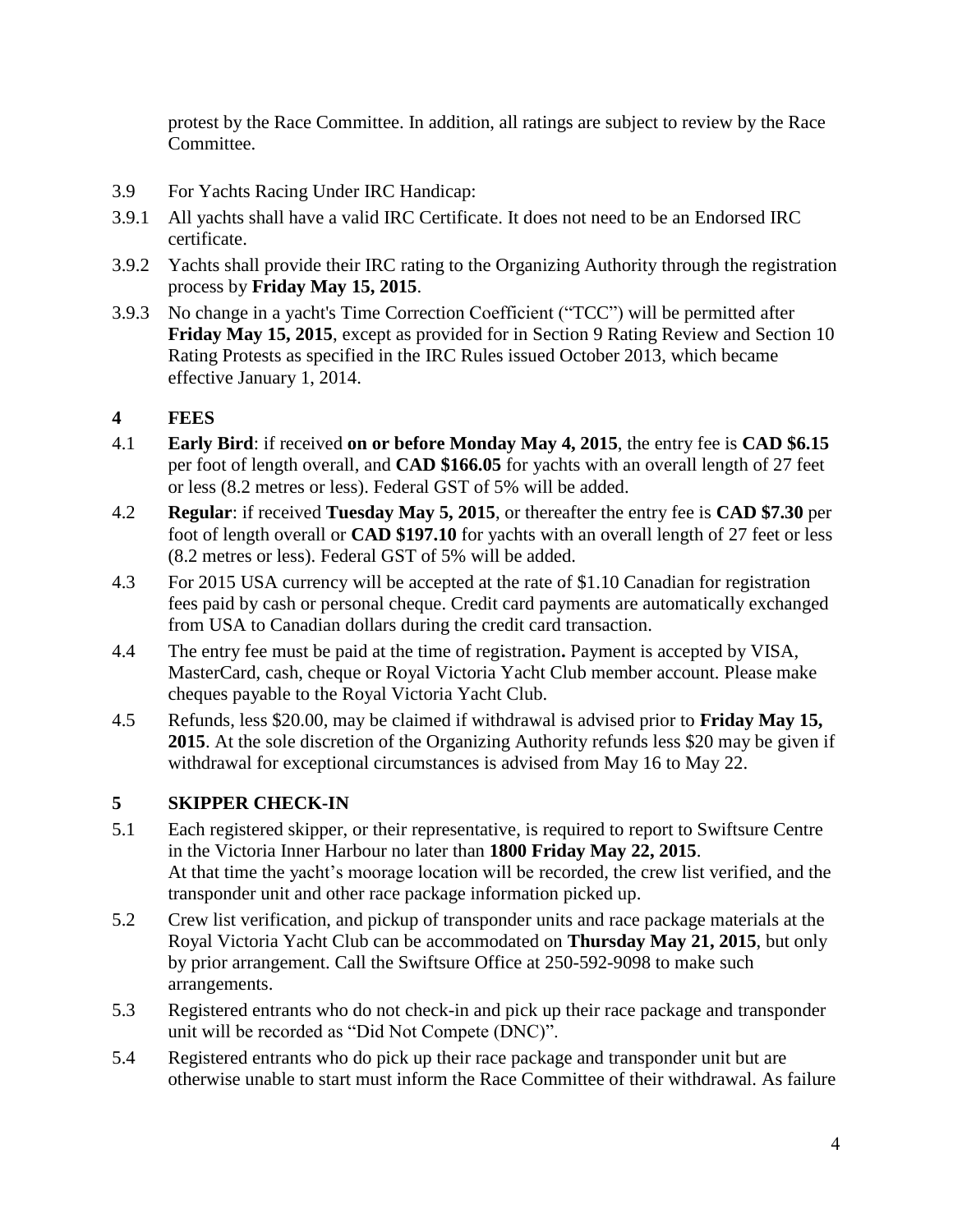to report withdrawal may initiate mobilization of search and rescue assets, entrants failing to do so will be subject to protest and may be excluded from future races.

- 5.5 An Awards ceremony will be held starting at **1500 on Friday May 22, 2015** at the Distrikt in the Strathcona Hotel to recognize the winners of the Three Long Courses in Swiftsure 2014. The Distrikt is located at 919 Douglas Street in Victoria, BC (within easy walking from the docks in the Victoria Harbour).
- 5.6 The Skippers' Meeting for the Four Long Courses and the Swiftsure Inshore Classic will start at **1600 on Friday May 22, 2015** at the Distrikt in the Strathcona Hotel located at 919 Douglas Street in Victoria, BC (within easy walking from the docks in the Victoria Harbour). It is highly recommended that skippers and navigators attend.

# 6 SCHEDULE

- 6.1 **Friday May 15, 2015** Closing date for race entries and competitor initiated rating changes.
- 6.2 **Thursday May 21, 2015** Swiftsure Centre, which will be located in the Victoria Inner Harbour, will be open between 1400 and 1800 for registered skippers to collect their race packages.
- 6.3 **Friday May 22, 2015** Swiftsure Centre, which will be located in the Victoria Inner Harbour, will be open between 1000 and 1800 for registered skippers to collect their race packages.
- 6.4 **Friday May 22, 2015** Awards Ceremony recognizing winners of the Three Long Courses in Swiftsure 2014 will start at 1500 at the Distrikt in the Strathcona Hotel located at 919 Douglas Street in Victoria, BC (within easy walking from the docks in the Victoria Harbour).
- 6.5 **Friday May 22, 2015** The Skippers' Meeting will start at 1600 at the Distrikt in the Strathcona Hotel located at 919 Douglas Street in Victoria, BC (within easy walking from the docks in the Victoria Harbour). It is highly recommended that skippers and navigators attend.
- 6.6 **Saturday May 23, 2015** The Swiftsure International Yacht Race starting sequence will commence at 0851. The first race is scheduled to start at 0900 (warning signal at 0851) with subsequent starts to follow. The Starting Line will be located adjacent to Clover Point.
- 6.7 **Monday May 25, 2015** The time limit for all races will be 0600.

# **7 SAILING INSTRUCTIONS**

- 7.1 The Sailing Instructions will be available online after **Monday May 4, 2015** on the Swiftsure website [\(www.swiftsure.org\)](http://www.swiftsure.org/sailing-instructions/) under the Race Info tab, Sailing Instructions subtab. Printed copies will be included in the race package, which will be available when registered skippers check-in at the Swiftsure Centre.
- 7.2 Questions regarding the Sailing Instructions will be accepted by e-mail to [racedirector@swiftsure.org](mailto:racedirector@swiftsure.org) until **1800 Thursday May 21, 2015**.
- 7.3 Questions received up to **1800 Thursday May 21, 2015** and their answers will be posted on the Swiftsure website under the Race Info tab, Notices to Competitors subtab [\(www.swiftsure.org\)](http://www.swiftsure.org/notices-to-competitors/).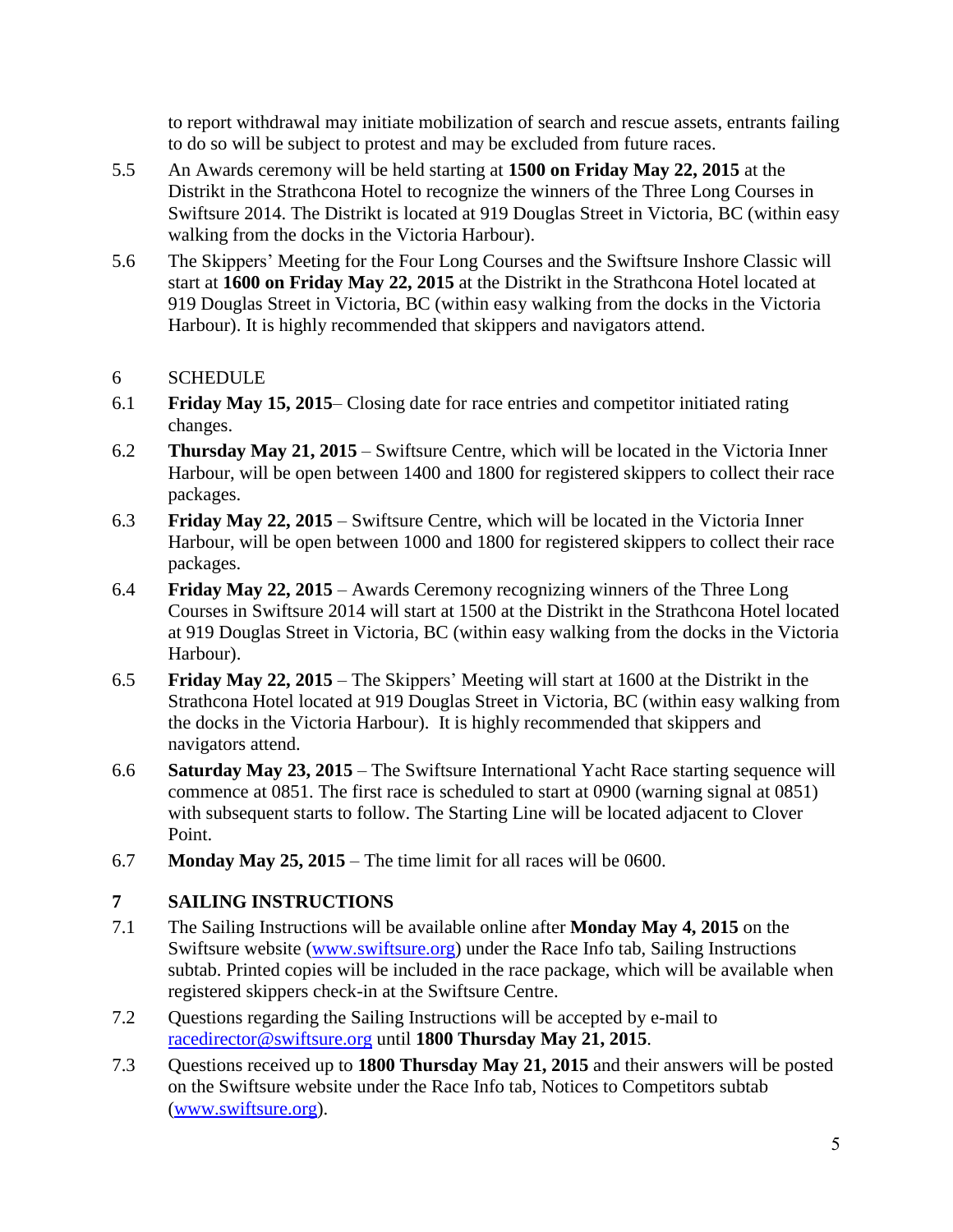- 7.4 All amendments to the Sailing Instructions issued prior to **Friday May 15, 2015** will be provided in a printed addendum included in the race package, and they will be posted on the Swiftsure website under the Race Info tab, Notices to Competitors subtab [\(www.swiftsure.org\)](http://www.swiftsure.org/notices-to-competitors/) and on the official Notice Board located at Swiftsure Centre. Amendments issued after **Friday May 15, 2015** will be posted on the Swiftsure website [\(www.swiftsure.org\)](http://www.swiftsure.org/notices-to-competitors/) and on the official Notice Board located at Swiftsure Centre.
- 7.5 No changes to the Sailing Instructions will be made after **0700 Saturday May 23, 2015**.

## **8 THE COURSES**

8.1 **The Swiftsure Lightship Classic Race for Monohulls (PHRF handicapped class and IRC handicapped class)**

From a starting line at Clover Point, leaving a mark at Swiftsure Bank to port, and crossing a finish line across the Victoria Harbour – 138.2 NM

Open to monohull yachts with a PHRF rating, and monohull yachts with an IRC rating. The fleets in the PHRF and IRC classes may be split into divisions, in order to create the best competition possible, it being understood that PHRF and IRC handicapped yachts will compete and be scored as separate classes. The Race Committee will use PHRF Rating Certificates and IRC Rating Certificates, as applicable.

## 8.2 **The Hein Bank Race for Monohulls (PHRF handicapped class and IRC handicapped class)**

From a starting line at Clover Point, leaving to port a separation buoy (with RACON and flashing Y) located 2.4 nautical miles bearing approximately  $208^{\circ}$  M from Clover Point, leaving to port ODAS 46088 (located 5 nautical miles bearing approximately  $238^{\circ}$  M from Hein Bank), leaving a mark at Neah Bay to port, and crossing a finish line across the Victoria Harbour – 123.5 NM

Open to monohull yachts with a PHRF rating, and monohulls yachts with an IRC rating. The fleets in the PHRF and IRC classes may be split into divisions, in order to create the best competition possible, it being understood that PHRF and IRC handicapped yachts will compete and be scored as separate classes. The Race Committee will use PHRF Rating Certificates and IRC Rating Certificates, as applicable.

# 8.3 **The Cape Flattery Race for Monohulls (PHRF handicapped yachts)**

From a starting line at Clover Point, leaving a mark at Neah Bay to port, and crossing a finish line across the Victoria Harbour– 101.9 NM

Open to monohull yachts with a PHRF rating.

The fleet will be split into Heavy, Light, and Double-handed Classes, and each class may be grouped into divisions, in order to create the best competition possible. The Race Committee will use PHRF measurements as per rating certificates.

# 8.4 **The Cape Flattery Race for Multihulls (PHRF handicapped yachts)**

From a starting line at Clover Point, leaving a mark at Neah Bay to port, and crossing a finish line across the Victoria Harbour– 101.9 NM Open to multihull yachts with a PHRF rating.

The fleet may be split into divisions, in order to create the best competition possible. The Race Committee will use PHRF measurements as per rating certificates.

# 8.5 **The Juan de Fuca Race for Monohulls (PHRF handicapped yachts)**

From a starting line at Clover Point, leaving a mark at Clallam Bay to port, and crossing a finish line across the Victoria Harbour – 78.7 NM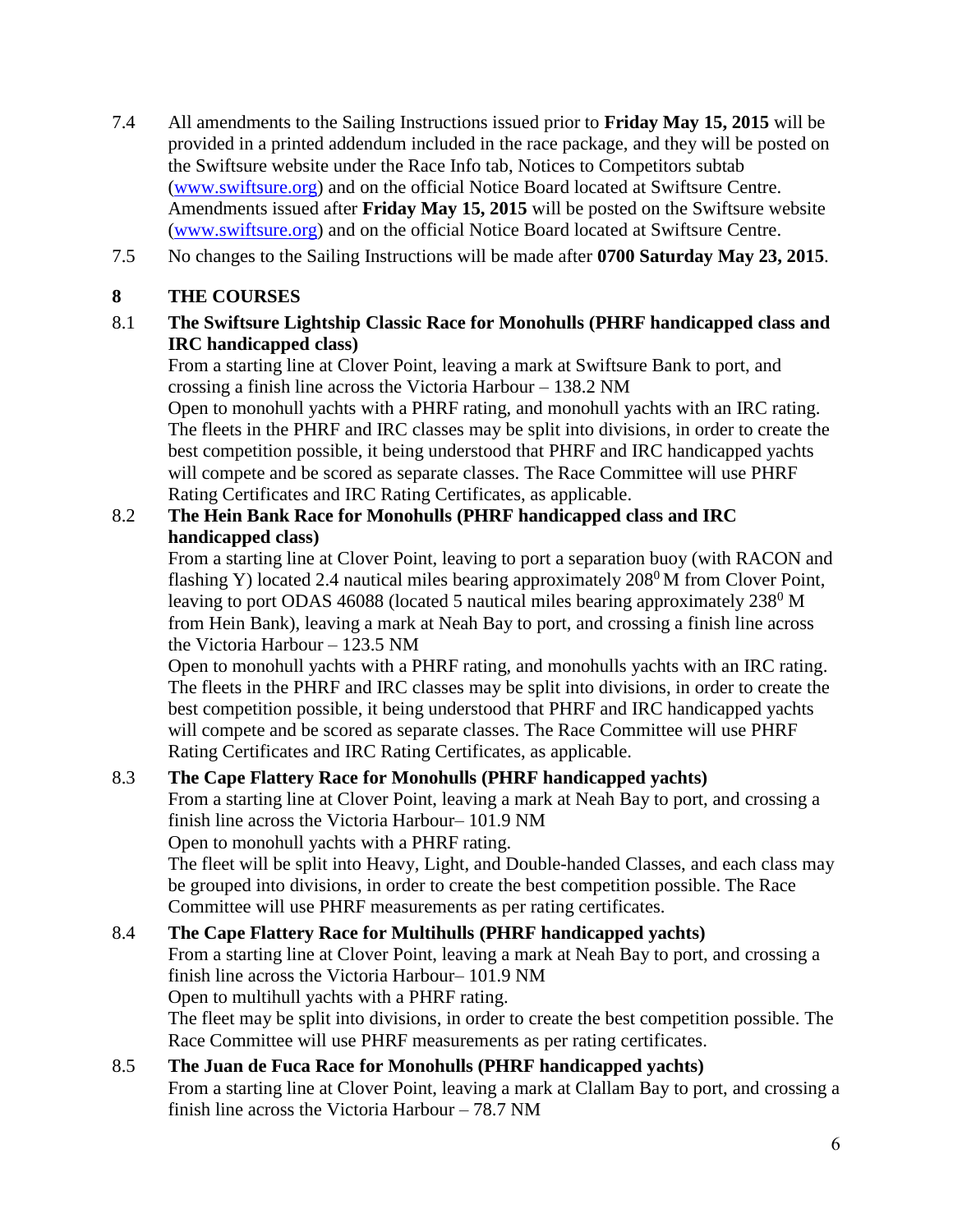Open to yachts rating 40 PHRF and slower.

The fleet will be split into Heavy, Light, and Double-handed Classes and each class may be grouped into divisions, in order to create the best competition possible. The Race Committee will use PHRF measurements as per rating certificates.

8.6 The Organizing Authority is encouraging **double-handed monohull** entries for the Cape Flattery Race and the Juan de Fuca Race. For either race wherein at least 5 doublehanded yachts register, a double-handed class will be created. By special decision of the Organizing Authority a division within the double-handed class may be created where there are fewer than 5 double-handed yachts registered. The entrants in the doublehanded classes will be eligible for the First to Round and First Overall in the Race in which they are entered.

### **9 PENALTY SYSTEM**

RRS rule 44.3 will apply. The penalty shall be 20% of the difference between the corrected time of the first yacht and the corrected time of the last yacht in the Division, to a maximum of 30 minutes, added to the corrected finish time of the yacht accepting the penalty. This modifies RRS rule 44.3[c].

### **10 SCORING**

- 10.1 For yachts racing under the PHRF handicap system, the results will be calculated by Time on Distance.
- 10.2 Scoring for yachts racing under an IRC handicap shall be in accordance with the following: the yacht's corrected time (CT) will be determined to the nearest second by multiplying her elapsed time (ET) by her IRC time correction factor (TCC).

# **11 MOORAGE**

- 11.1 There will be no moorage charge for race entrants on the Thursday and Friday preceding the Swiftsure start if moored at the Greater Victoria Harbour Authority's Causeway Floats in front of the Fairmont Empress Hotel and at Ship Point. To make arrangements for moorage up to and including **Wednesday May 20, 2015** or after **Sunday May 24**, 2015 contact the [Greater Victoria Harbour Authority](http://gvha.v3.ca/reservations.php) (you will pay the Greater Victoria Harbour Authority directly for moorage)**.**
- 11.2 After the races, there will be no moorage charge for race entrants upon return to the harbour up to and including **Sunday night, May 24** at the Causeway Floats in front of the Fairmont Empress Hotel and at Ship Point.

# **12 COMMUNICATION**

- 12.1 The transmission or receipt while racing of any communication for the direct or indirect benefit of an individual yacht is prohibited, per RRS rule 41. Yachts may receive weather information and fleet position information in any form, providing that the information is public and in a form that is available without charge. Communication, including electronic communications, required in order to comply with the Notice of Race and Sailing Instructions for the Swiftsure International Yacht Race or for personal messages not related to a yacht's performance in the race is permitted.
- 12.2 The Race Committee will be using marine VHF to communicate with yachts.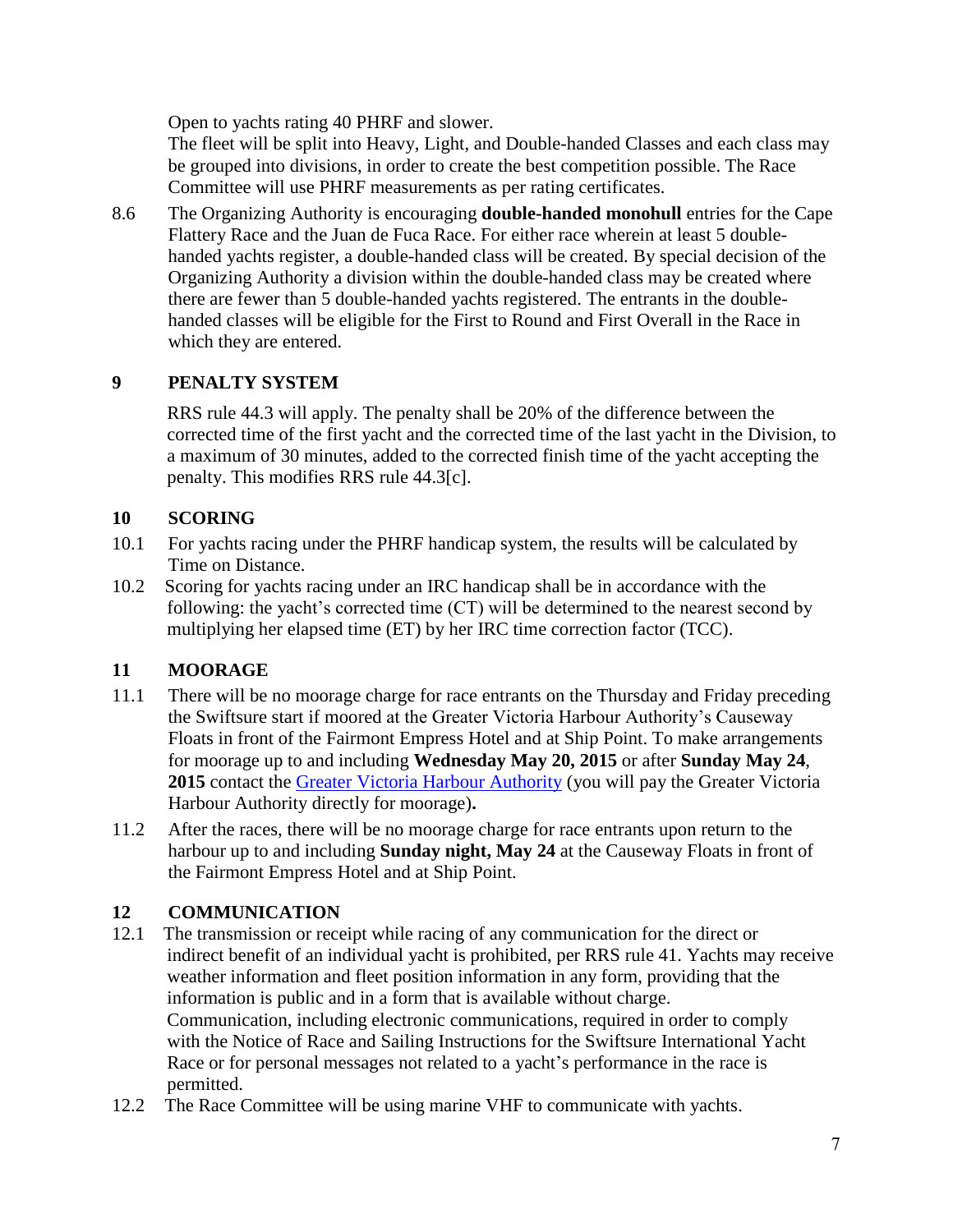12.3 Every yacht shall have onboard during the race at least one designated cellular or satellite phone which can be used as a back up in case of VHF communications failure. The phone number for each onboard cellular or satellite phone shall be provided to the Race Committee through the Registration System prior to the race.

# **13 PRIZES**

13.1 **Division Winners** – Prizes will be awarded as follows: a prize of first for a division of five yachts; a prize of first and second if there are from six to 10 yachts in a division; and prizes for first, second, and third if more than 10 yachts are in a division. The minimum entry required to form a separate division shall be five yachts, except by special decision of the Organizing Authority. If a division of less than five yachts is established, a prize will be awarded for first place in that division.

### 13.2 **First to Round and Overall Race Winners**

- 13.2.1 Where there is more than one division in a race and all yachts in the race are sailing the same course, a prize will be awarded for first to round and for first overall in that race.
- 13.2.2 In any of the courses where there are both PHRF and IRC handicapped classes (i.e., the Swiftsure Lightship Classic and Hein Bank courses) a prize for the first to round and for first overall for the course will be awarded based on PHRF ratings.
- 13.2.3 Yachts racing under their IRC handicap will be eligible for the first to round and for first overall for their course provided they have also entered in the Registration System or emailed to the Swiftsure Registrar [\(registrar@swiftsure.org\)](mailto:registrar@swiftsure.org) their approved PHRF rating by **Friday May 15, 2015**.
- 13.3 **Line Honours** Prizes will be awarded for the first yacht to finish in each of the five courses, including line honours for light and heavy classes where such exists.

# **14 DISCLAIMER OF LIABILITY**

- 14.1 Competitors participating in the Swiftsure International Yacht Race do so entirely at their own risk. See the [RRS fundamental rule 4, Decision to Race.](http://www.sailing.org/tools/documents/ISAFRRS20132016Final-%5B13376%5D.pdf)
- 14.2 Overall Responsibility: In accordance with Section 1.2 of the PIYA [Safety Equipment Requirements](http://www.piyasailing.com/) (for monohulls) and Section 1.2 of the Swiftsure 2015 - [Safety Equipment Requirements for](http://www.swiftsure.org/wp-content/uploads/2014/11/Safety-Equipment-Requirements-for-Multihulls-for-the-2015-Swiftsure-International-Yacht-Race.pdf)  [Multihulls,](http://www.swiftsure.org/wp-content/uploads/2014/11/Safety-Equipment-Requirements-for-Multihulls-for-the-2015-Swiftsure-International-Yacht-Race.pdf) competitors acknowledge and agree that the safety of a boat and her crew is the sole and inescapable responsibility of the "person in charge", as per RRS rule 46, who shall ensure that the boat is seaworthy and manned by an experienced crew with sufficient ability and experience to face bad weather. S/he shall be satisfied as to the soundness of hull, spars, rigging, sails and all gear. S/he shall ensure that all safety equipment is at all times properly maintained and safely stowed and that the crew knows where it is kept and how it is to be used. S/he shall also nominate a person to take over the responsibilities of the Person in Charge in the event of his/her incapacitation.
- 14.3 The Royal Victoria Yacht Club, the Organizing Authority for the Swiftsure International Yacht Race, does not accept any liability for material damage or personal injury or death sustained in conjunction with or prior to, during, or after the Swiftsure International Yacht Race.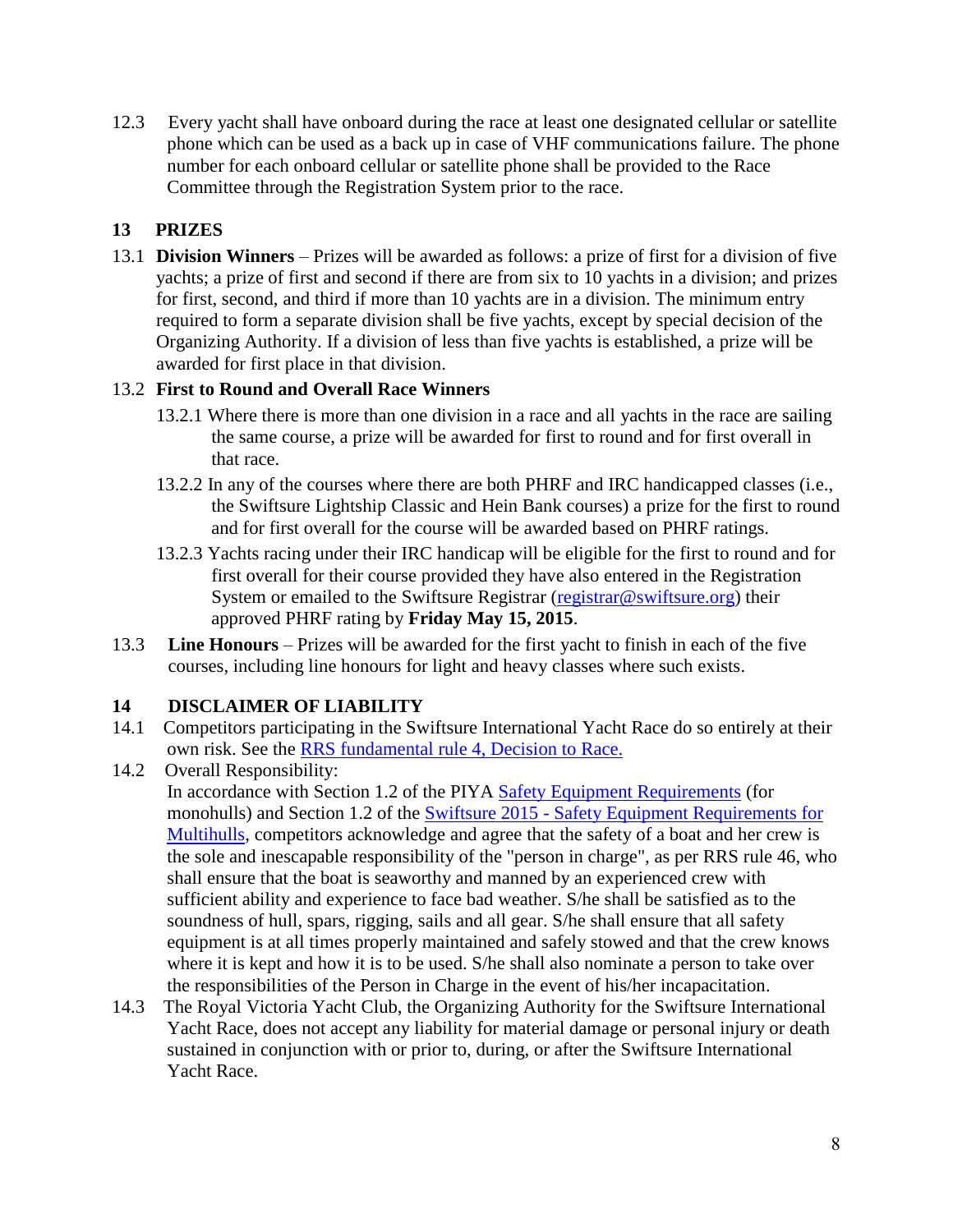#### **15 INSURANCE**

Each participating yacht shall have third party liability insurance covering property damage, personal injury and death in an amount not less than \$500,000 (Canadian or U.S.) per occurrence, and the policy must cover yacht racing activities.

#### **16 FURTHER INFORMATION**

#### **Swiftsure Office**

Royal Victoria Yacht Club 3475 Ripon Road Victoria, BC, Canada V8R 6H1 Telephone: 250-592-9098 General Info: [info@swiftsure.org](mailto:info@swiftsure.org) Registration: [registrar@swiftsure.org](mailto:registrar@swiftsure.org) Website: [www.swiftsure.org](http://www.swiftsure.org/)

#### **BC Sailing – PHRF-BC**

 Nancy Chow, Admin Assistant 195-3820 Cessna Drive Richmond, BC, Canada V7B 0A2 Telephone: 604-333-3628 Email: [crew@bcsailing.bc.ca](mailto:crew@bcsailing.bc.ca) Website: [www.bcsailing.bc.ca](http://www.bcsailing.bc.ca/)

#### **Oregon Offshore International Yacht Race**

Darroch Cahen Corinthian Yacht Club of Portland, Oregon PO Box 220221 Portland, OR, USA 97269 Telephone: 971-295-7070 Email: [darroch@frye.com](mailto:Mrkahl@gmail.com) Website:<http://www.oregonoffshore.org/>

#### **Pacific Northwest IRC Owners Association**

Kevin Welch, Fleet Captain Telephone: 360 708 8516 Email: kwelch@fidalgo.net

#### **PHRF of the Northwest**

 Business Office P.O. Box 489 Gig Harbour, WA, USA 98335 Telephone: 253-857-8858 Email: phrfnw@gmail.com Website: [www.phrf-nw.org](http://www.phrf-nw.org/)

#### **Multihull Ratings (Washington)**

Pat McGarry 188 Suquamish Way La Conner, WA, USA 98257 Telephone: 206-601-1003 Email: [patwindntide@gmail.com](mailto:patwindntide@gmail.com)

#### **Multihull Ratings (BC)**

Andy Robinson 11329 Chalet Road North Saanich, BC, Canada V8L 5M1 Telephone: 250-656-1349 Email: [andy.robinson1@me.com](mailto:andy.robinson1@me.com)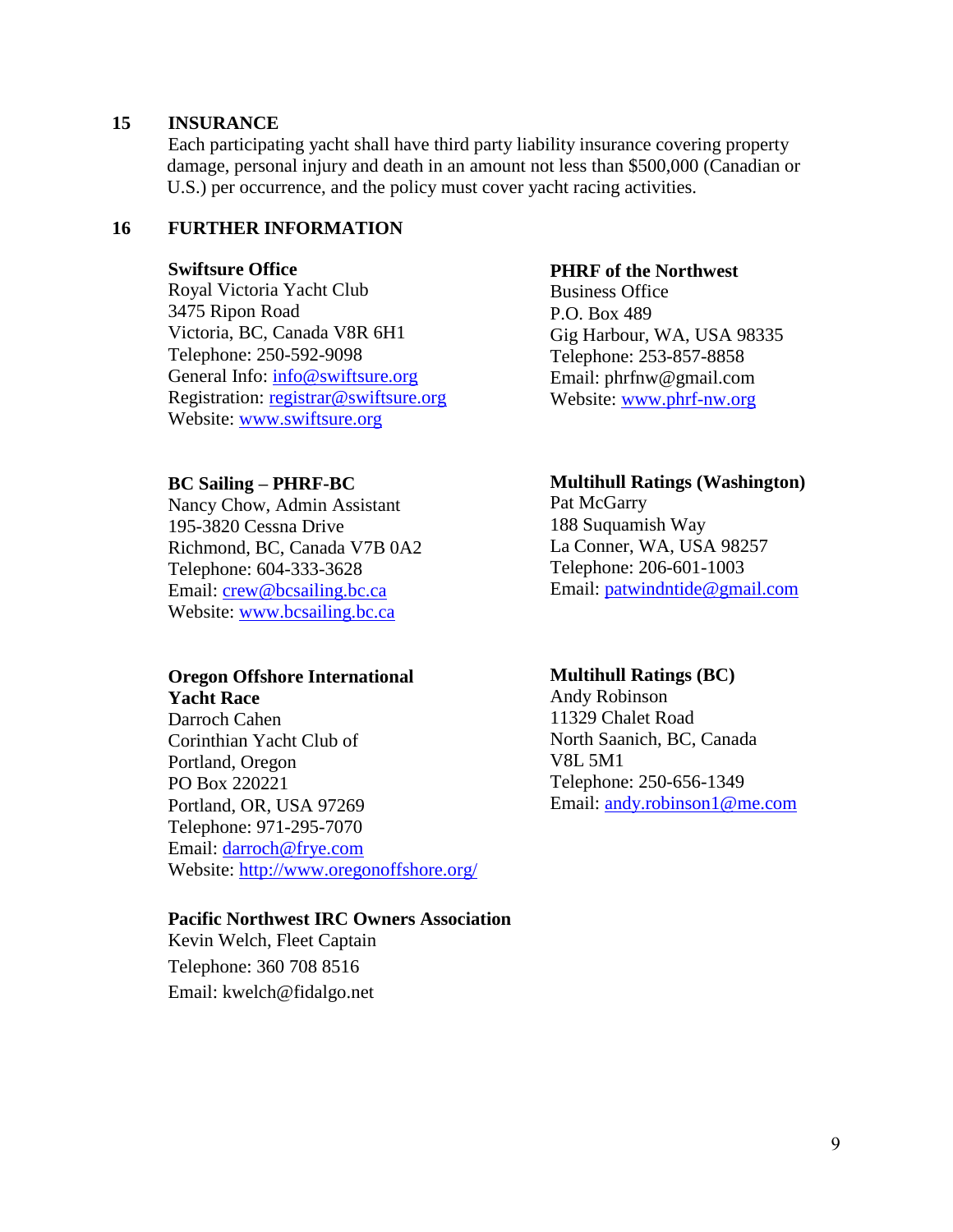### **Appendix A**

### **Applicable Prescriptions of Sail Canada Pertaining to** *the [RRS](http://www.sailing.org/documents/racingrules/index.php)*

### **Rule 46 – Person in Charge**

*SAIL CANADA prescribes that the designated person in charge, if resident in Canada, shall be a member of a club affiliated with SAIL CANADA.*

### **Rule 61.2 – Protest Contents**

*SAIL CANADA prescribes that no fee shall be charged for delivering a protest or a request for redress.*

### **Rule 64.3 – Decisions on Protests Concerning Class Rules**

*SAIL CANADA prescribes that unless otherwise provided in its class rules, the ISAF Equipment Rules of Sailing shall apply to all classes racing in Canada.*

### **Rule 67 – Damages**

*SAIL CANADA prescribes that a boat that has been found by a protest committee to have broken a rule and caused damage shall be considered at fault for the purposes of rule 67.*

### **Rule 70.5(a) – Appeals and Requests to a National Authority**

*SAIL CANADA so prescribes.*

### **Rule 88.2 National Prescriptions**

*SAIL CANADA prescribes that the sailing instructions of national or lesser events shall not change or delete any SAIL CANADA prescription. For events that have a no appeal protest committee or an international jury, prescriptions to rule 61.2 or 67 shall not be deleted.*

### **Appendix E8 – Appendix G Changes to Identification on Sails**

*SAIL CANADA prescribes that this rule applies to Canadian boats in all classes.*

### **Appendix J1.2 – Notice of Race and Sailing Instructions**

*SAIL CANADA prescribes:*

*(16) when applcable that abitration will be offered.*

### **Appendix J2.2 – Notice of Race and Sailing Instructions**

*SAIL CANADA prescribes:*

*(41) when applicable arbitration will be offered.* See Addendum C *to Appendix L for recommended sailing instructions.*

### **Appendix R – Procedures for Appeals and Requests**

*SAIL CANADA prescribes that it may delegate an appeal or request for confirmation or correction to an association appeals committee, such as a provincial association appeals committee or a racing association appeals committee. Decisions of an association appeals committee may be further appealed to the SAIL CANADA.*